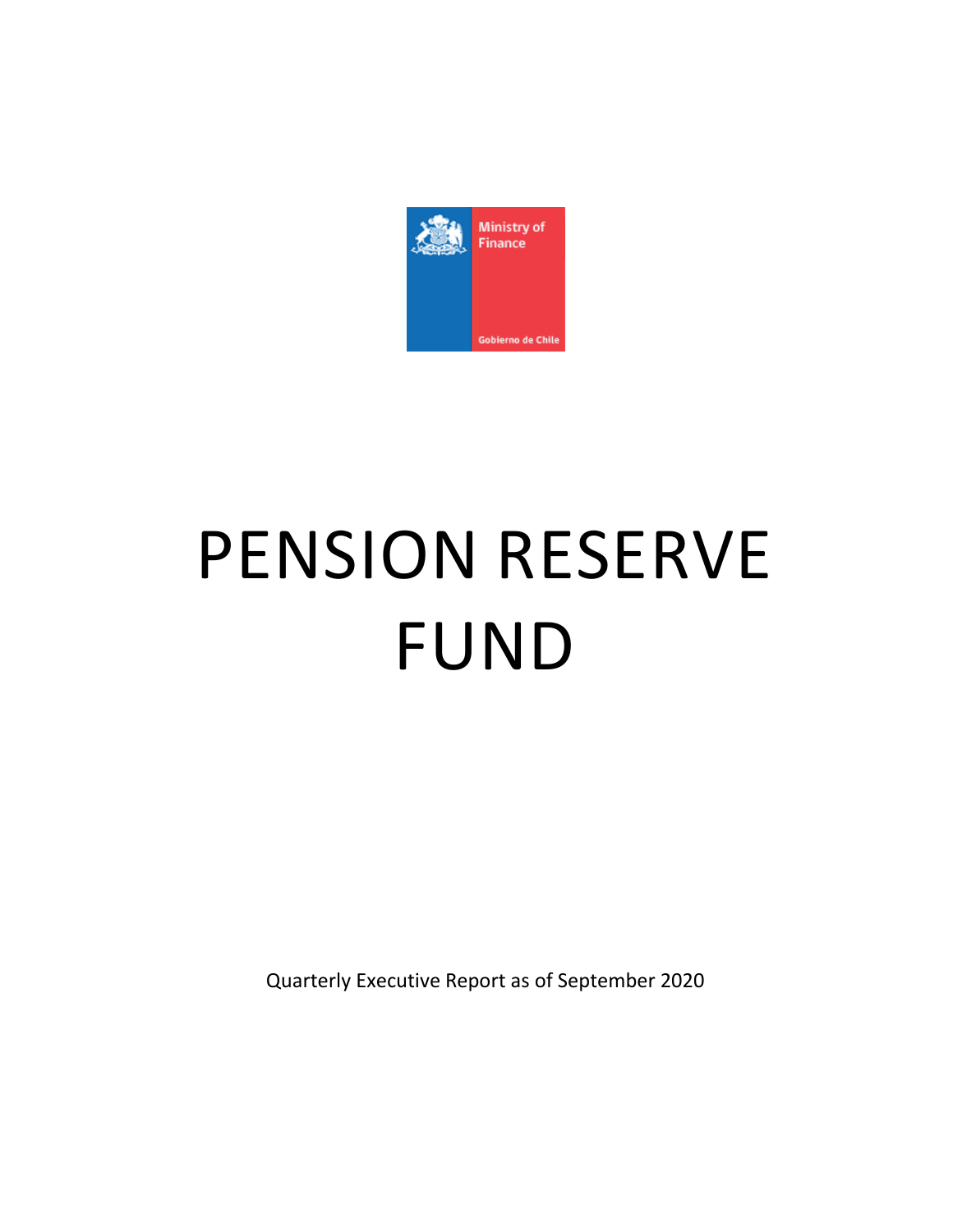# **EXECUTIVE SUMMARY**

# **Third Quarter 2020**

# Market Value **US\$ 11.2 billion**

# Net Income **US\$ 452.7 million**



Source: Ministry of Finance, based on information provided by JPMorgan.

# **Portfolio Composition**



Source: Ministry of Finance, based on information provided by JPMorgan.

 $\overline{a}$ 

 $1$  Returns reported in this document correspond to the Time Weighted Rate of Return (TWR), unless otherwise stated. Returns for periods greater than one year are annualized. For periods of less than one year, the return corresponds to the change during the period. Net returns reported are net of management fees.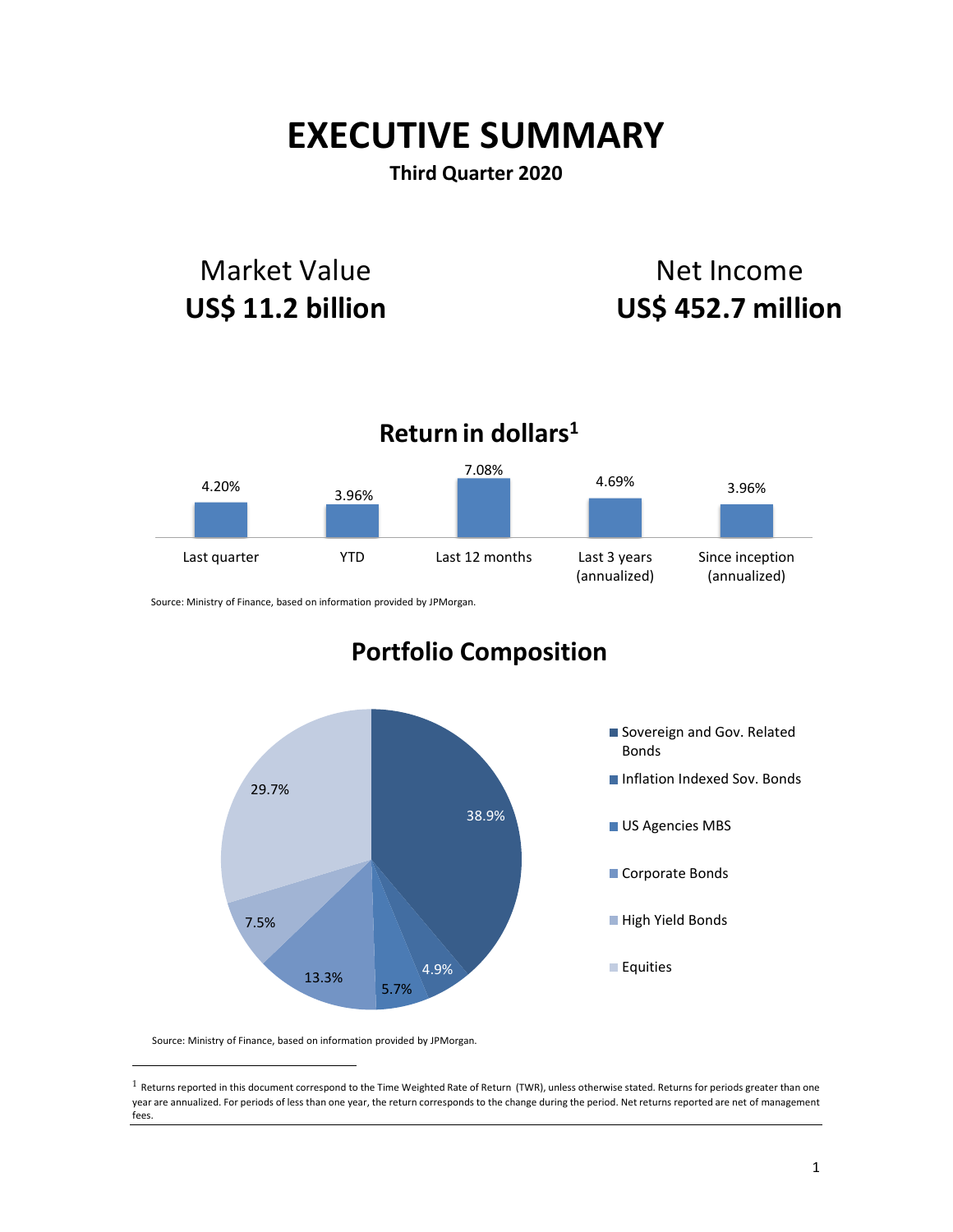# **I. Market Value of the Fund**

#### **Table 1**: **Quarterly change in market value**

(millions of dollars)

| <b>Changes in Market Value</b>      | 2019     |          | 2020           |                | <b>Since</b>             |
|-------------------------------------|----------|----------|----------------|----------------|--------------------------|
| (US\$ million)                      | Q4       | Q1       | Q <sub>2</sub> | Q <sub>3</sub> | Inception <sup>(a)</sup> |
| <b>Starting Market Value</b>        | 10,498.4 | 10,812.1 | 9,922.5        | 10,786.6       | 0.0                      |
| Contributions                       | 0.0      | 0.0      | 0.0            | 0.0            | 9,477.1                  |
| Withdrawals                         | 0.0      | 0.0      | 0.0            | 0.0            | $-1,415.5$               |
| <b>Accrued Interest</b>             | 63.7     | 62.6     | 61.9           | 59.4           | 2,099.2                  |
| Capital Gains (Losses)              | 252.7    | $-950.6$ | 804.2          | 395.2          | 1,121.5                  |
| Admin., Custody and Other Costs (b) | $-2.8$   | $-1.6$   | $-2.1$         | $-1.9$         | $-43.1$                  |
| <b>Final Market Value</b>           | 10.812.1 | 9.922.5  | 10,786.6       | 11.239.2       | 11.239.2                 |

(a) The PRF was stablished with an initial contribution of US\$ 604.5 million on December 28, 2006. Also, US\$ 0.09 million were contributed corresponding to the accrued interest experienced in 2006.

(b) It includes costs associated with consultants and others.

Source: Ministry of Finance, based on information provided by JPMorgan.

# **Figure 1: PRF market value development**

(millions of dollars)

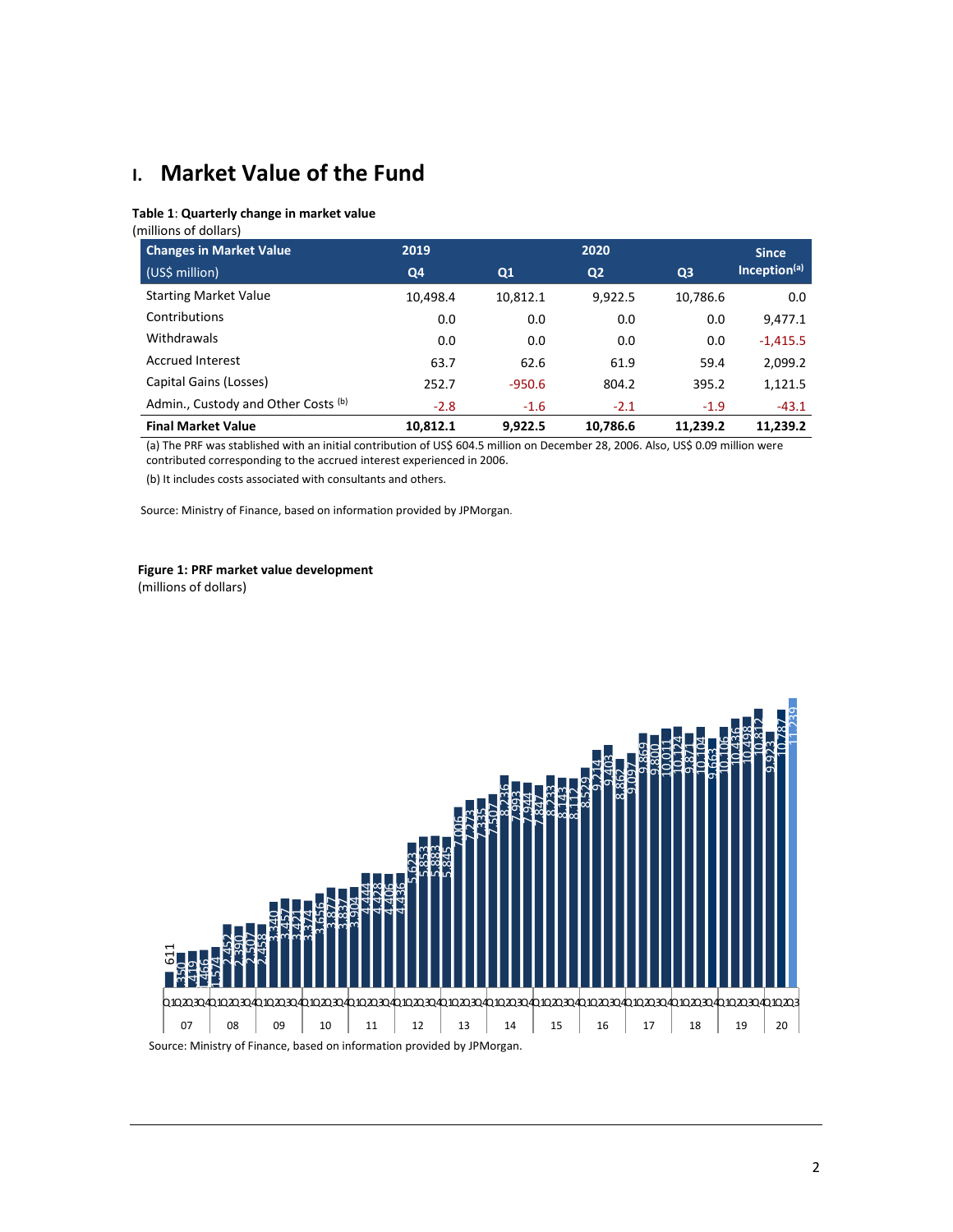### **II. Returns**

#### **Table 2**: **Performance by asset class<sup>2</sup>**

(percent)

| Returns <sup>(a)</sup>                 | Last<br>3 months | <b>YTD</b> | Last<br>12 months | Last 3 years<br>(annualized) | <b>Since</b><br>Inception<br>(annualized) <sup>(b)</sup> |
|----------------------------------------|------------------|------------|-------------------|------------------------------|----------------------------------------------------------|
| Sovereign and Government Related Bonds | 3.13%            | 6.69%      | 6.56%             | 4.34%                        | 1.59%                                                    |
| Inflation Indexed Sov. Bonds           | 3.58%            | 7.39%      | 7.55%             | 4.52%                        | 3.18%                                                    |
| <b>US Agencies MBS</b>                 | 0.25%            | 3.72%      | 4.37%             | ٠                            | 5.66%                                                    |
| Corporate Bonds                        | 2.99%            | 5.83%      | 7.76%             | 4.87%                        | 3.95%                                                    |
| High Yield Bonds                       | 4.66%            | $-0.50%$   | 3.02%             | ÷                            | 4.58%                                                    |
| Equities                               | 7.00%            | 0.55%      | 9.63%             | 7.02%                        | 9.63%                                                    |
| <b>Total Portfolio (USD)</b>           | 4.20%            | 3.96%      | 7.08%             | 4.69%                        | 3.96%                                                    |
| Exchange rate (CLP)                    | $-3.91%$         | 5.35%      | 8.10%             | 7.20%                        | 2.81%                                                    |
| Return in CLP(c)                       | 0.13%            | 9.52%      | 15.75%            | 12.23%                       | 6.89%                                                    |

(a) Time Weighted Return (it is calculated as the growth rate of the funds that were invested throughout the period).

(b) Since inception returns for Sovereign and Government Related Bonds, Inflation Indexed Sovereign Bonds, Corporate Bonds and Equities are calculated since December 31th 2011. Since inception returns for US Agencies MBS and High Yield bonds are calculated since January 22th, 2019. Total Portfolio returns in USD and returns in CLP are calculated since March 31, 2007.

(c) Returns in CLP corresponds to the sum of the percentage change of the exchange rate CLP/USD and the return in USD.

Source: Ministry of Finance, based on information provided by JPMorgan.

#### **Table 3**: **Excess returns**

 $\overline{a}$ 

| (basis points)                         |                  |            |                   |                              |                                                          |
|----------------------------------------|------------------|------------|-------------------|------------------------------|----------------------------------------------------------|
| <b>Asset Class</b>                     | Last<br>3 months | <b>YTD</b> | Last<br>12 months | Last 3 years<br>(annualized) | <b>Since</b><br>Inception<br>(annualized)<br>$(a)$ $(b)$ |
| Sovereign and Government Related Bonds | 25               | 72         | 56                | 32                           | $-1$                                                     |
| Inflation Indexed Sov. Bonds           | 2                | $-4$       | 13                | -9                           | 16                                                       |
| <b>US Agencies MBS</b>                 | 14               | 11         | 1                 | $\overline{\phantom{a}}$     | $-7$                                                     |
| Corporate Bonds                        | $-10$            | $-2$       | 2                 | -4                           | $-26$                                                    |
| High Yield Bonds                       | 39               | 9          | 12                |                              | $-18$                                                    |
| Equities                               | $-126$           | $-124$     | $-142$            | $-69$                        | $-55$                                                    |
| <b>Total Portfolio</b>                 | -40              | $-90$      | $-91$             | $-31$                        | $-28$                                                    |

(a) Since inception excess returns are negatively affected by the new investment policy implementation during first quarter 2012. (b) Since Inception excess return are calculated from December 31, 2011 for Sovereign and Gov. Related Bonds, Inflation Indexed Sov. Bonds, Corporate Bonds and Equities. Since Inception excess return is calculated from January 22, 2019 for US Agencies MBS and High Yield Bonds. Total portfolio return is calculated since March 31, 2007.

 $2$  Returns for periods of more than one year are compound annualized rates while those for less than a year correspond to the change as seen in the stated period. To meet high standards of transparency and provide a better assessment of the gains or losses on investments, the Ministry of Finance discloses the fund's return in different time horizons and currencies. With respect to the time horizon, it is important to note that, in keeping with the medium-and long term investment policy, the return assessment should focus on that period, disregarding fluctuations that may occur monthly or quarterly. With regard to returns expressed in different currencies, the return in US dollars allows for an assessment which is more in line with the investment policy given that the fund's resources are wholly invested abroad and in foreign currencies. The return in Chilean pesos is also disclosed. This return reflects changes in the pesodollar exchange rate and, therefore, may experience greater fluctuations. Finally, as with any investment, returns obtained in the past do not guarantee future positive results.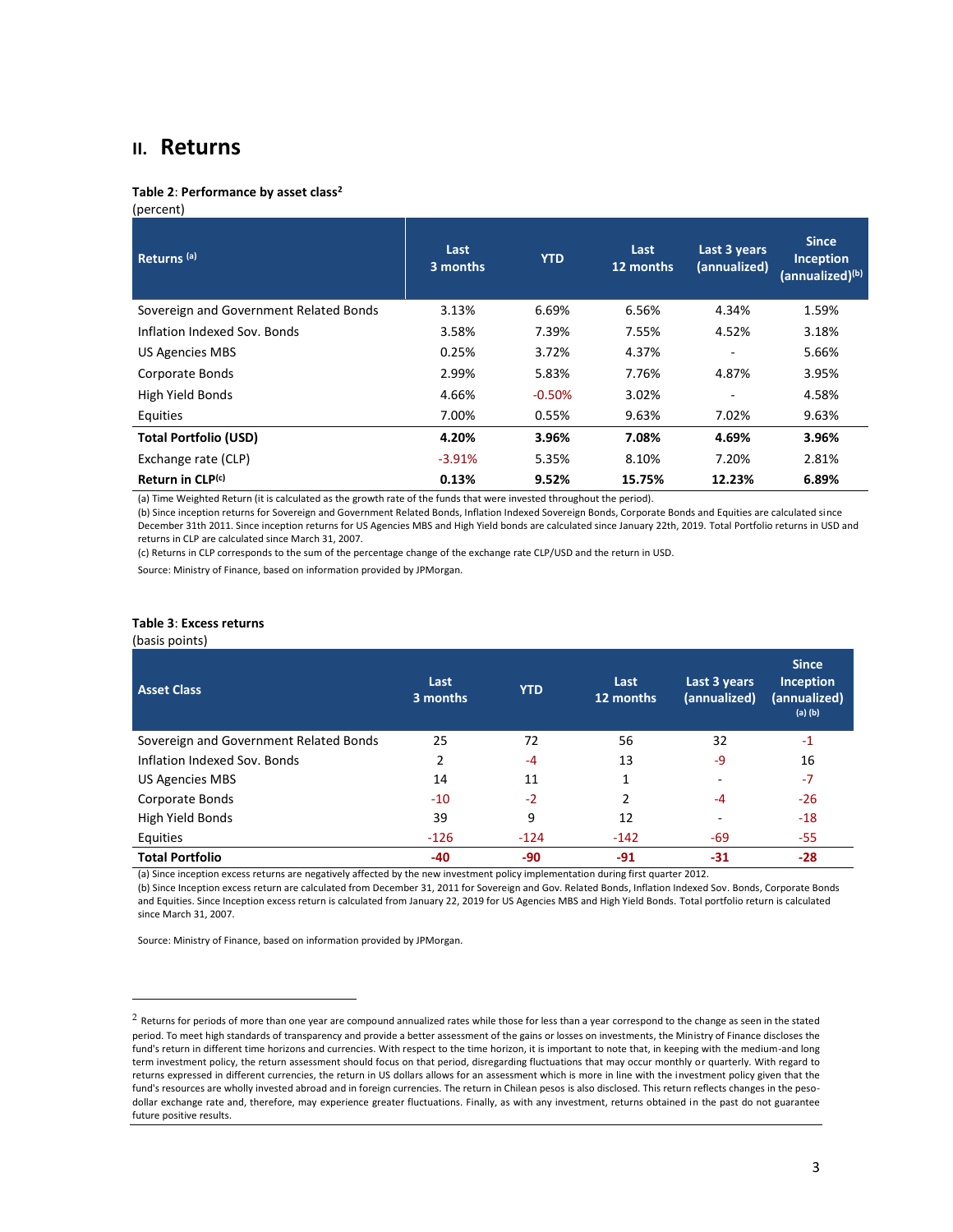#### **Figure 2: Quarterly returns in dollars (TWR)** (percent)



Source: Ministry of Finance, based on information provided by JPMorgan.

**Figure 3: Internal rate of return in dollars (IRR)** (percent)

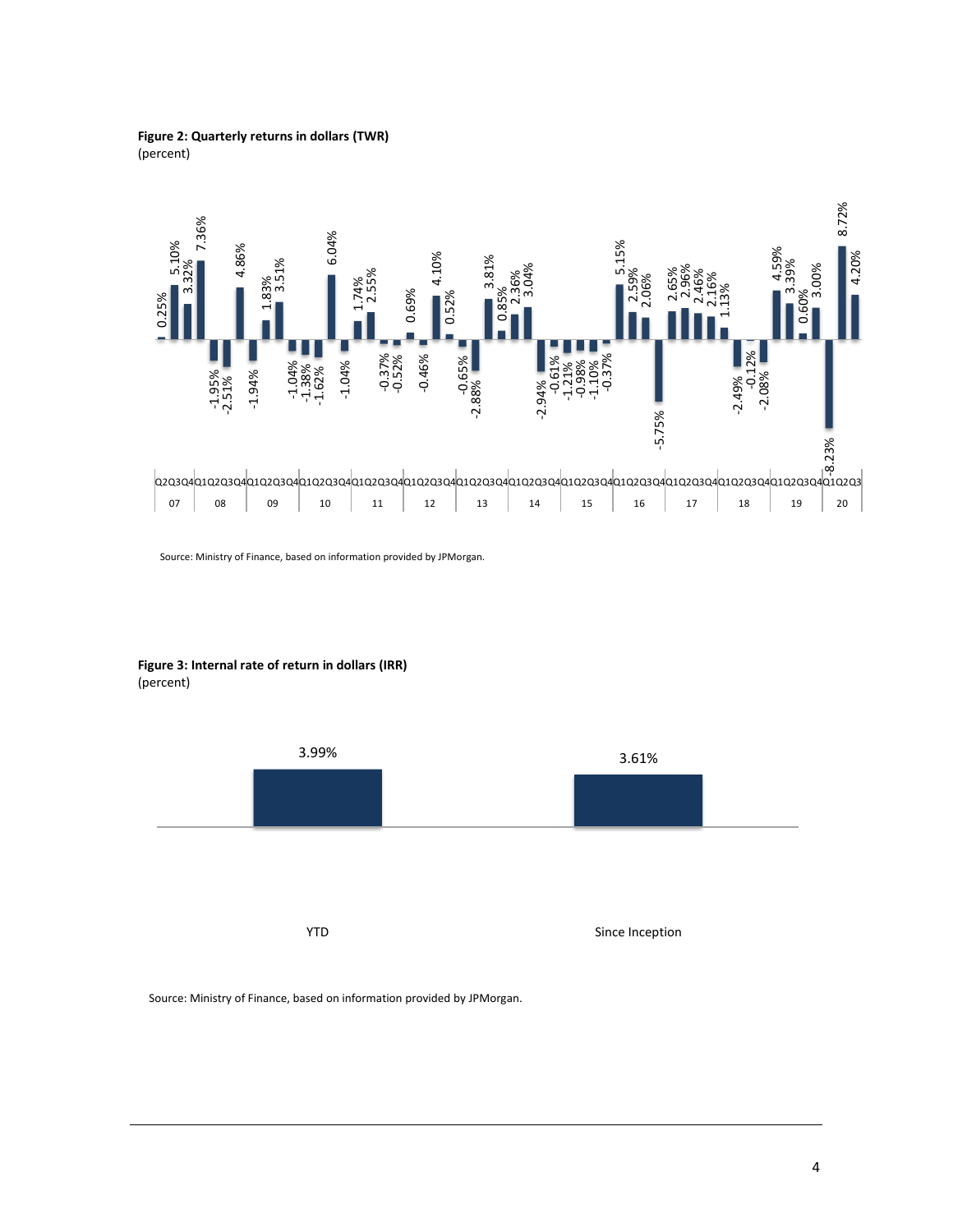# **III. Portfolio Allocation<sup>3</sup>**

#### **III.1. Total portfolio**

## **Figure 4: Investment by asset class**

(percent of total)

 $\overline{a}$ 



Source: Ministry of Finance, based on information provided by JPMorgan.



**Figure 5: Investment by currency**



<sup>&</sup>lt;sup>3</sup> Some graphs in this section present significant differences in relation to the benchmark caused mainly by the modifications made in the different investment portfolios to finance a withdrawal of US\$ 1,576 million that took place on October 1, 2020.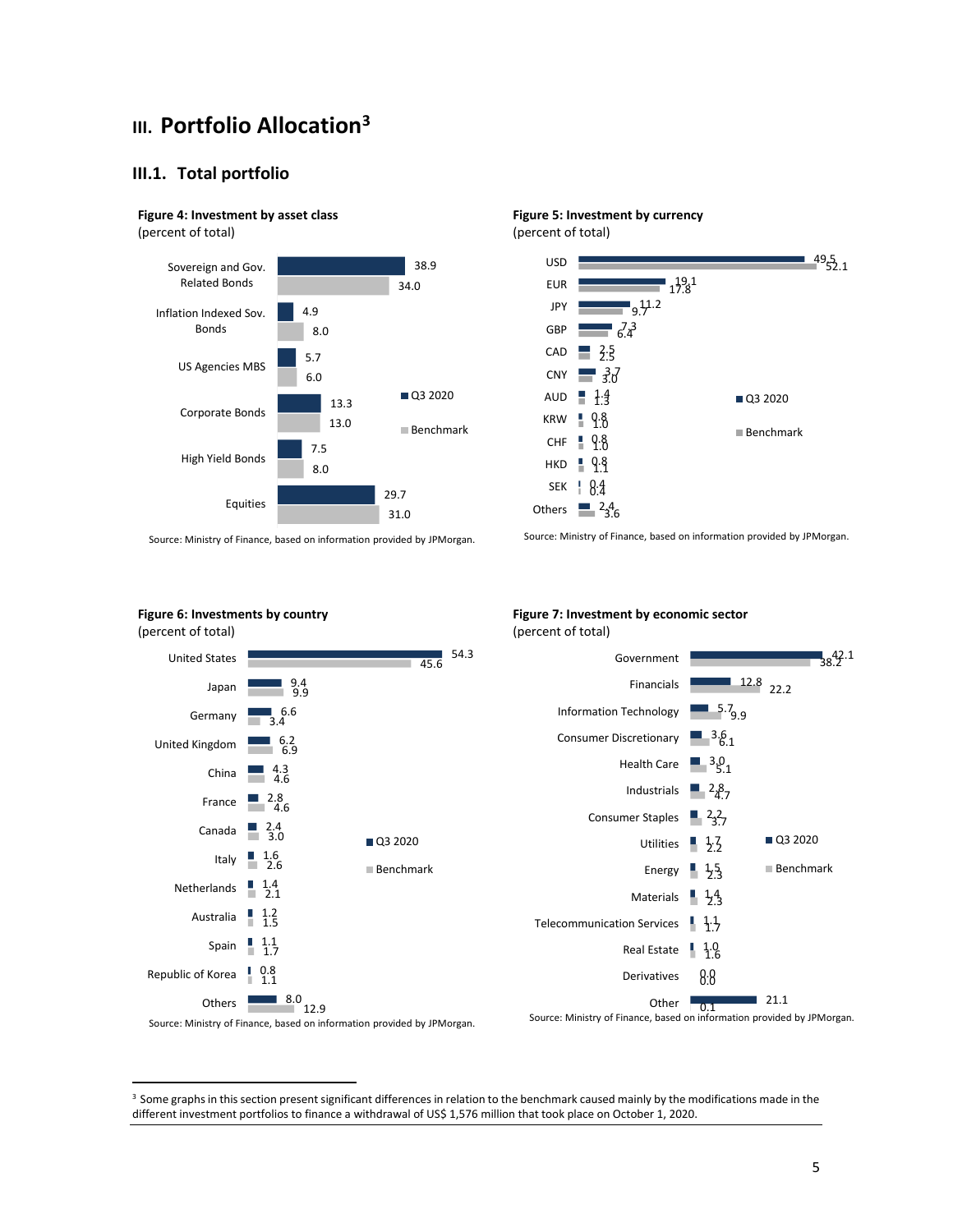#### **III.2. Fixed-Income portfolio**





(1) Includes cash and cash equivalents.



Source: Ministry of Finance, based on information provided by JPMorgan.

#### **Table 4**: **Portfolio by issuer credit rating** (percent of the fixed-income portfolio)

|               | Sovereign and<br><b>Government</b><br><b>Related Bonds</b> | <b>Inflation</b><br><b>Indexed Sov.</b><br><b>Bonds</b> | <b>US Agencies</b><br><b>MBS</b> | <b>Corporate</b><br><b>Bonds</b> | <b>High Yield</b><br><b>Bonds</b> | <b>Total Fixed</b><br><b>Income</b> |
|---------------|------------------------------------------------------------|---------------------------------------------------------|----------------------------------|----------------------------------|-----------------------------------|-------------------------------------|
| AAA           | 33.8%                                                      | 3.0%                                                    | 8.1%                             | 0.0%                             | 0.0%                              | 45.0%                               |
| $AA+ / AA-$   | 6.2%                                                       | 3.1%                                                    | $0.0\%$                          | 0.6%                             | 0.0%                              | 9.9%                                |
| $A+ / A-$     | 12.1%                                                      | 0.2%                                                    | $0.0\%$                          | 4.2%                             | 0.0%                              | 16.6%                               |
| $BBB+ / BBB-$ | 3.0%                                                       | 0.6%                                                    | 0.0%                             | 6.2%                             | 0.0%                              | 9.8%                                |
| $BB+ / BB-$   | 0.0%                                                       | 0.0%                                                    | 0.0%                             | 0.1%                             | 3.4%                              | 3.5%                                |
| $B+ / B-$     | 0.0%                                                       | 0.0%                                                    | 0.0%                             | 0.0%                             | 2.4%                              | 2.4%                                |
| CCC+ or below | 0.0%                                                       | 0.0%                                                    | 0.0%                             | 0.0%                             | 0.8%                              | 0.8%                                |
| Others $(1)$  | 0.1%                                                       | 0.0%                                                    | 0.0%                             | 7.7%                             | 4.0%                              | 11.9%                               |
| <b>Total</b>  | 55.3%                                                      | 7.0%                                                    | 8.1%                             | 19.0%                            | 10.6%                             | 100.0%                              |

(1) It includes cash, cash equivalents and unliquitated transactions. Also, in the case of High Yield Bonds, it includes bonds with rating over BB+.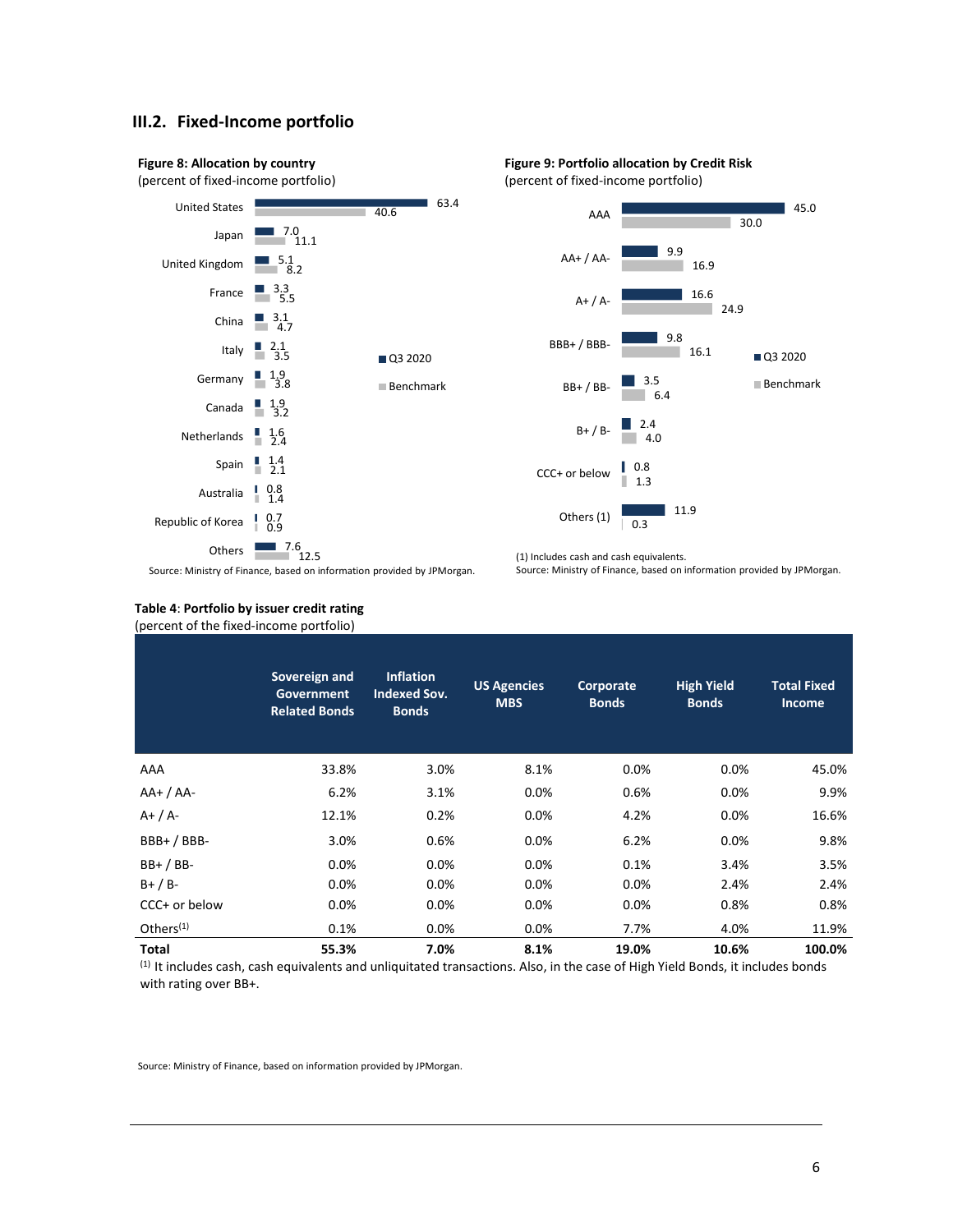

2,515

#### **Figure 11: Largest exposures to corporate bonds** (millions of dollars)



Saudi Arabia | 26 25 Norway

30

Source: Ministry of Finance, based on information provided by JPMorgan. .

#### **Figure 12: Largest exposures to high yield bonds** (millions of dollars)

Canada | 84 Spain 83

Italy | Germany |

46 Australia Netherlands | 40 Singapore | 40 Belgium | 33

Poland |

Republic of Korea | 57

United States Japan China France **N** 

United Kingdom



Source: Ministry of Finance, based on information provided by JPMorgan

**Figure 13: Largest exposures to US Agencies MBS**  (millions of dollars)



Source: Ministry of Finance, based on information provided by JPMorgan.

Source: Ministry of Finance, based on information provided by JPMorgan (1) Includes cash, cash equivalend and payables.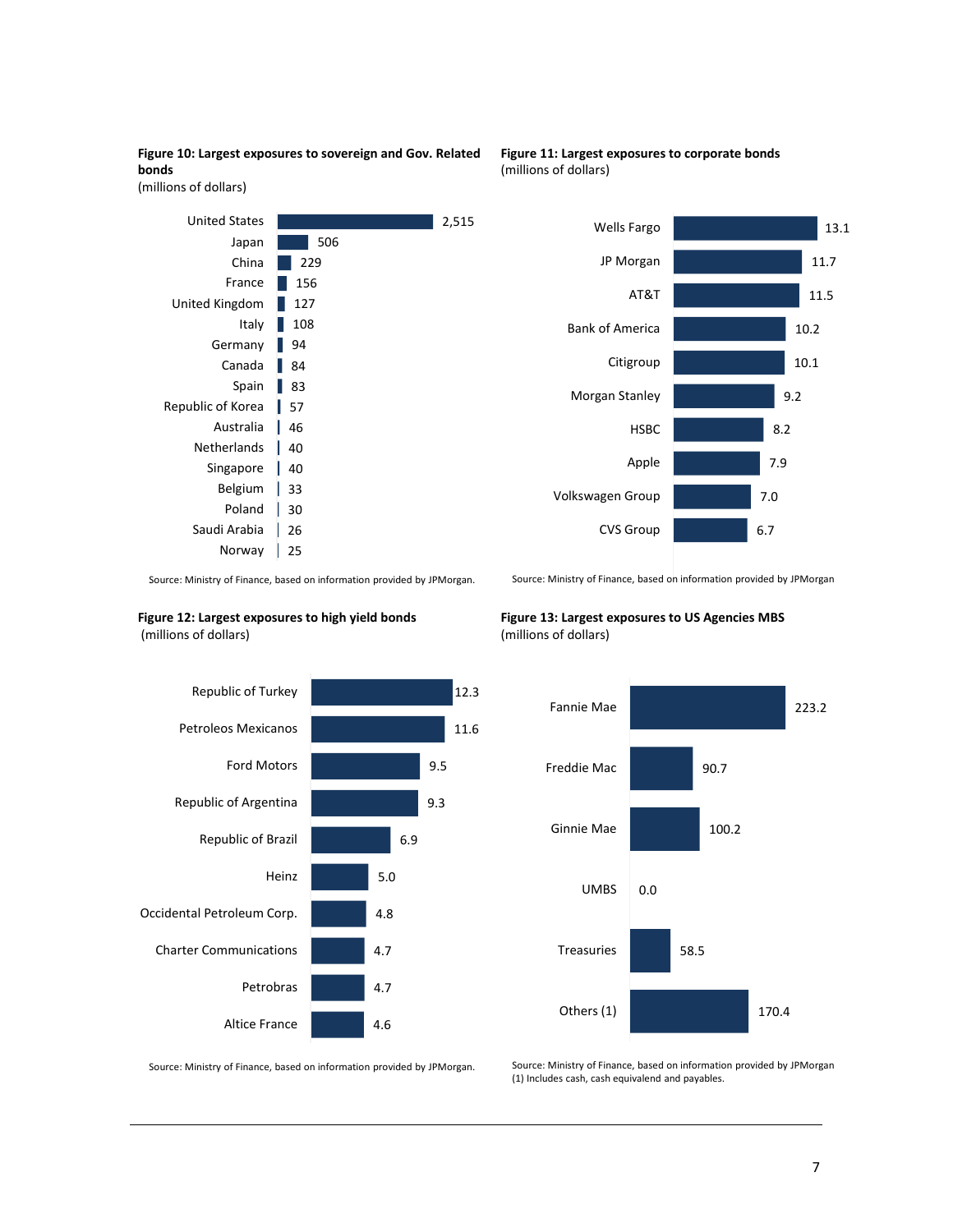#### **Figure 14: Duration** (years)



Source: Ministry of Finance, based on information provided by JPMorgan.

#### **III.3. Equities**

**Figure 15: Allocation by country**



**Figure 16: Allocation by economic sector** (percent of equity portfolio)

Source: Ministry of Finance, based on information provded by JPMorgan.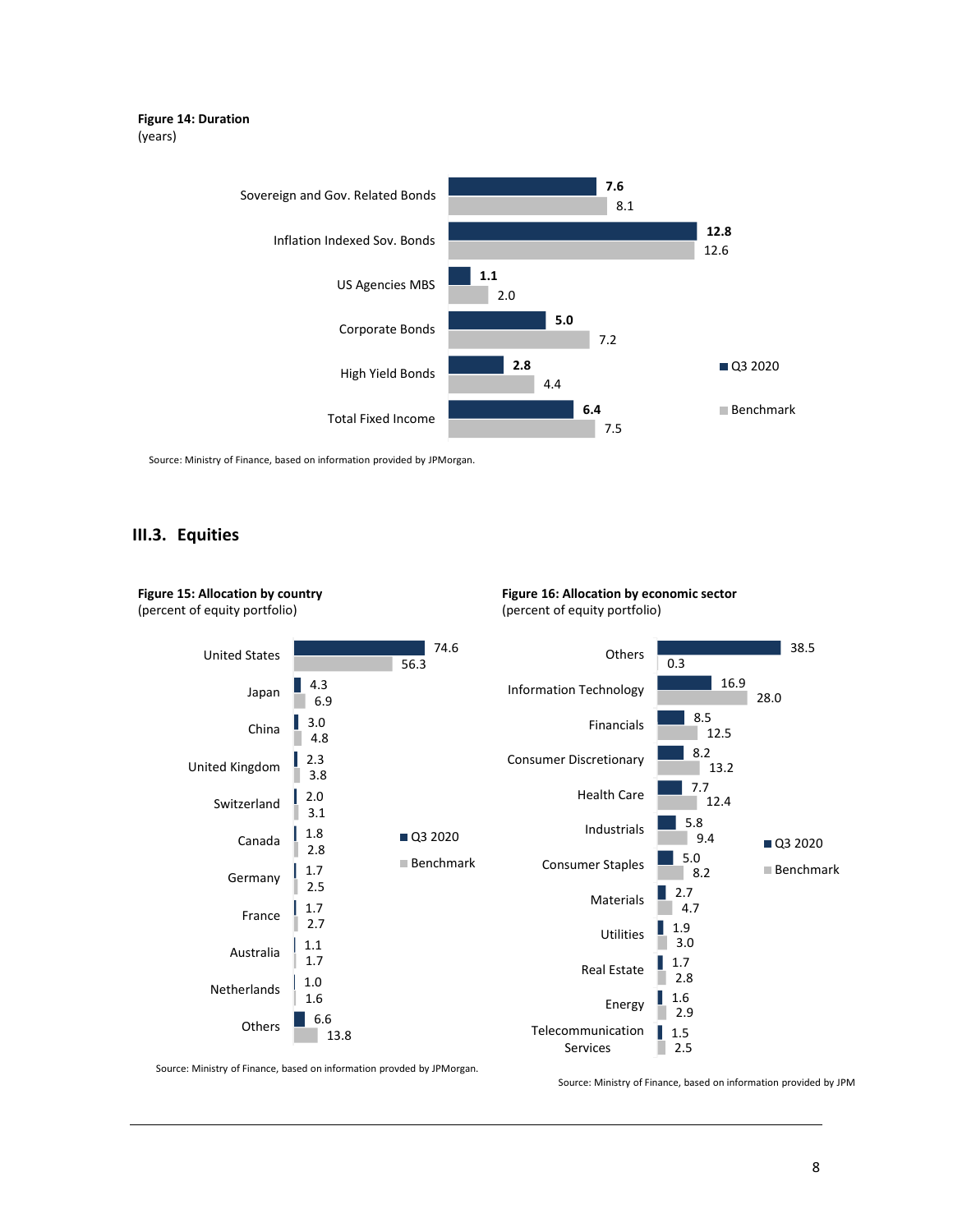**Figure 17: Largest equities investments**

(millions of dollars)

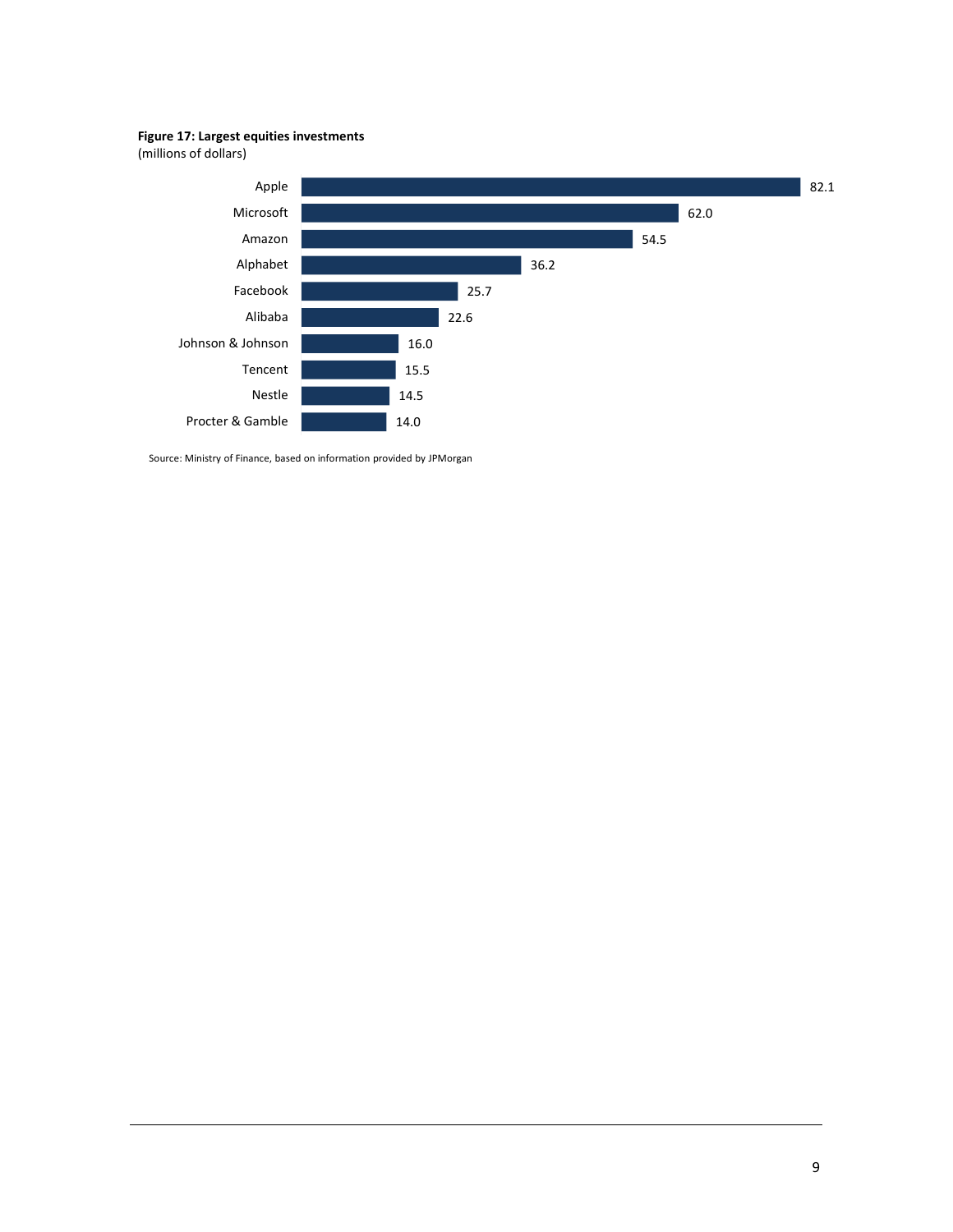## **IV. Other indicators**

An indicator commonly used for monitoring the market risk of the portfolio is the return volatility. In the quarter, the standard deviation of returns of the PRF was 6.97%<sup>4</sup>. The tracking error ex-post, an indicator used to measure the degree of how close the portfolio tracks the return of benchmark, was 36 basis points<sup>5</sup> at the quarter end.

#### **Table 5**: **Standard deviation and tracking error ex-post**

|                                       | Q3 2020 |
|---------------------------------------|---------|
| <b>Standard Deviation</b>             | 6.97%   |
| Tracking error ex-post (basis points) | 36      |

Source: Ministry of Finance, based on information provided by JPMorgan.

# **V. Securities Lending Income and Administration Cost**

The cost associated with the management of the fund by those responsible for the investment<sup>6</sup> was US\$1,418,007 during the quarter, while expenses associated with the custody service<sup>7</sup> were US\$382,249, and the cost associated to others<sup>8</sup>, that includes the payment to external advisory services were US\$64,522. Meanwhile, the securities lending program generated revenues of US\$275,494 during the same period (see table 6).

| Table 6: Other flows in the quarter (in dollars) |  |
|--------------------------------------------------|--|
|--------------------------------------------------|--|

|                    |              | Q3 2020   |
|--------------------|--------------|-----------|
| <b>Outflow</b>     |              |           |
| Administration     |              | 1,418,007 |
| Custody            |              | 382,249   |
| Others             |              | 64,522    |
|                    | <b>Total</b> | 1,864,778 |
| <b>Inflows</b>     |              |           |
| Securities Lending |              | 275,494   |
| Others             |              | 0         |
|                    | <b>Total</b> | 275,494   |
| .<br>.             |              | .         |

Source: Ministry of Finance, based on information provided by JPMorgan and the Central Bank of Chile.

 $\overline{a}$ 

<sup>&</sup>lt;sup>4</sup> Standard deviation of annualized monthly returns of the past three years.

<sup>5</sup> Standard deviation of annualized monthly excess returns of the portfolio against the benchmark in the past three years.

<sup>6</sup> The Central Bank of Chile is responsible for the investment of the sovereign fixed-income portfolio (42% of the fund) and for the US Agencies MBS portfolio (6% of the fund). In the case of the last, the administration is delegated to BNP Paribas and Western Asset Management. The investment of the equities portfolio (31%) is responsibility of Mellon Capital Management Corporation and BlackRock Institutional Trust Company, while the investment of the corporate bonds portfolio (13%) is responsibility of Allianz Global Investors GmbH and BlackRock Institutional Trust Company, and the investment of the High Yield portfolio (8%) is responsibility of Nomura Asset Management and BlackRock Institutional Trust Company. The entities responsible for investing portfolios of equities and corporate bond portfolios were selected in 2011, while the entities responsible for investing portfolios of US Agencies MBS and High Yield bonds were selected at the beginning of 2019.

 $7$  The custodian bank is J.P. Morgan.

<sup>8</sup> Refers to audit expenses and overdrafts fees.